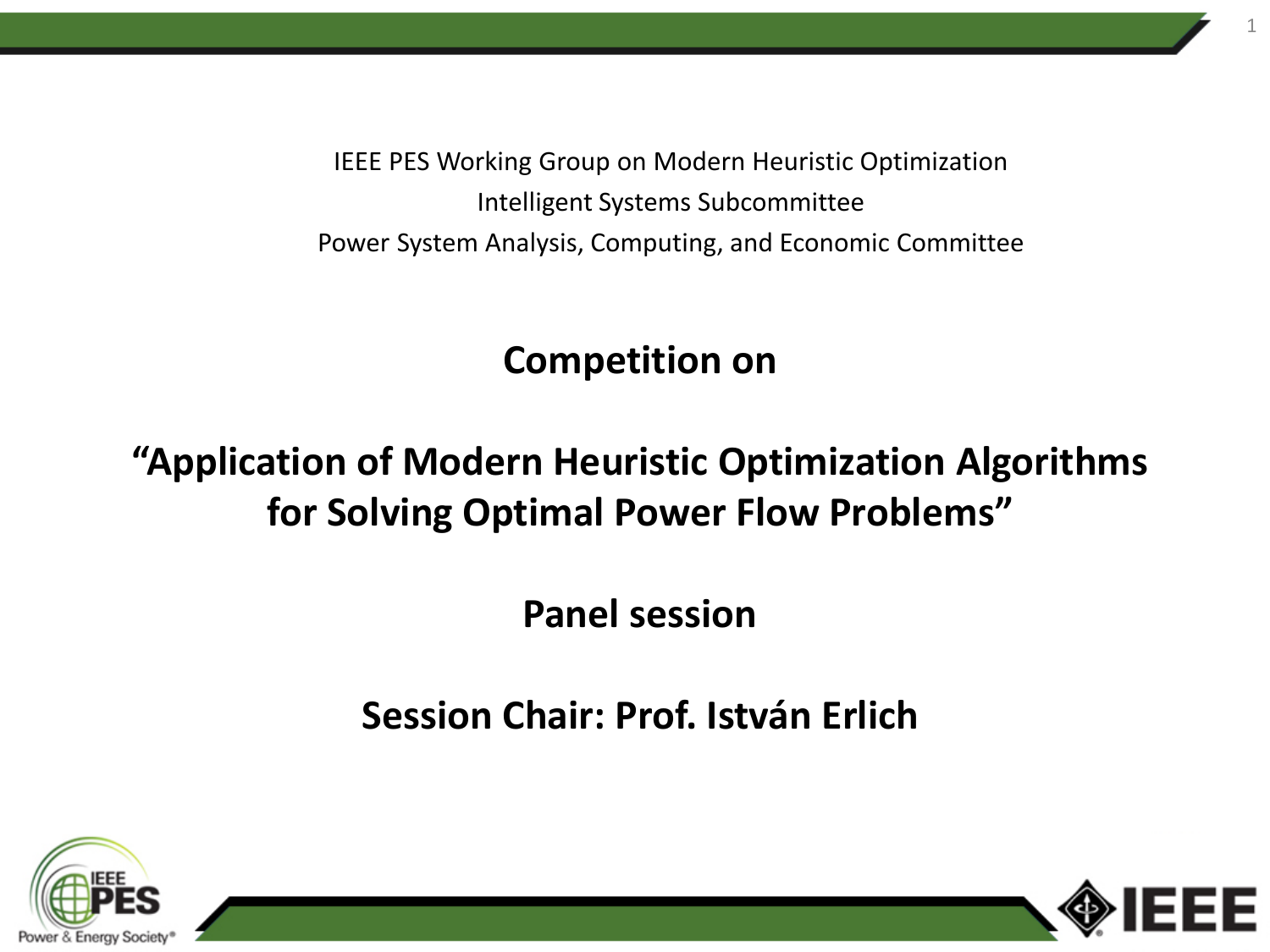# Presentations

# **1. Sebastian Wildenhues**:

*Competition on Application of Modern Heuristic Optimization Algorithms for Solving Optimal Power Flow Problems" – Competition test bed*

- **2. Vladimiro Miranda** and Leonel Carvalho: *DEEPSO as a successful blend of evolutionary and swarm search strategies in the OPF challenge*
- **3. Carleton Coffrin** and Hassan Hijazi: *Heuristic MINLP for Solving Optimal Power Flow Problems*
- 4. Ming Niu, Youwei Jia, **Zhao Xu**, and Kit Po Wong: *Differential Evolution Algorithm with a Modified Archiving-based Adaptive Tradeoff Model for Optimal Power Flow*
- 5. Leonardo H. Macedo, Marcos J. Rider, **John F. Franco**, Rubén Romero and Edgar Manuel Carreño: A Modified Chu-Beasley's Genetic Algorithm to Solve the Optimal Power Flow Problem
- 6. István Erlich, **Jose Rueda Torres** and Sebastian Wildenhues: "Application of Mean Variance Mapping Optimization for Solving Optimal Power Flow Problems"
- **7. István Erlich**: Evaluation of the results



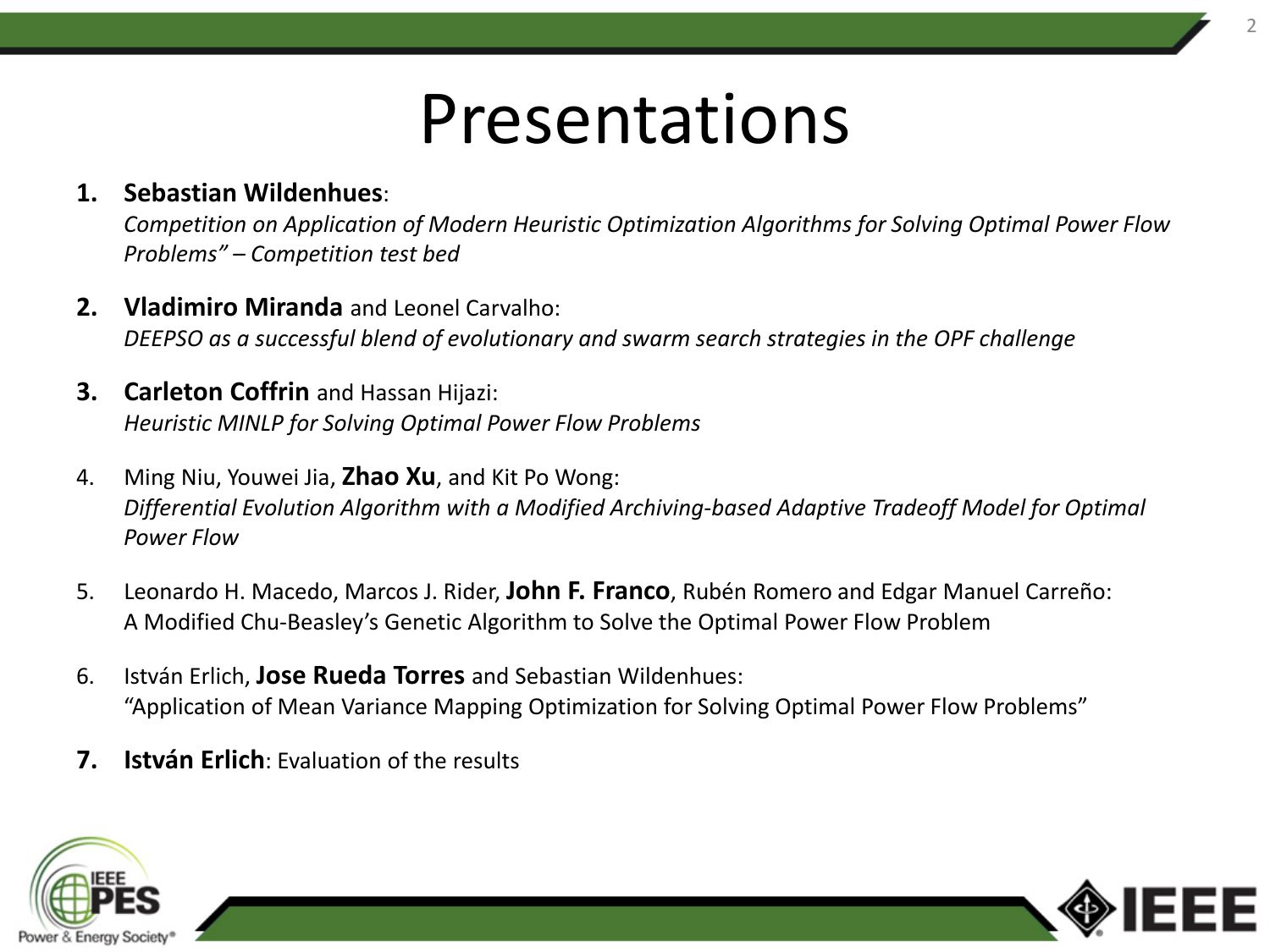## **Sebastian Wildenhues**:

*Competition on Application of Modern Heuristic Optimization Algorithms for Solving Optimal Power Flow Problems" – Competition test bed*

## **Biography:**

He received the B. Eng. and M. Sc. degrees in Electrical Power Engineering in Germany from University of Applied Sciences Dortmund in 2010 and University of Duisburg-Essen in 2013, respectively.

As part of the transmission system group, he is currently with Fraunhofer Institute for Wind Energy and System Technology, Kassel, Germany. He is involved in projects related to online assessment and optimization of power systems with significant share of renewable generation.

His research interests include the stability, control, and simulation of modern power systems considering uncertainties.



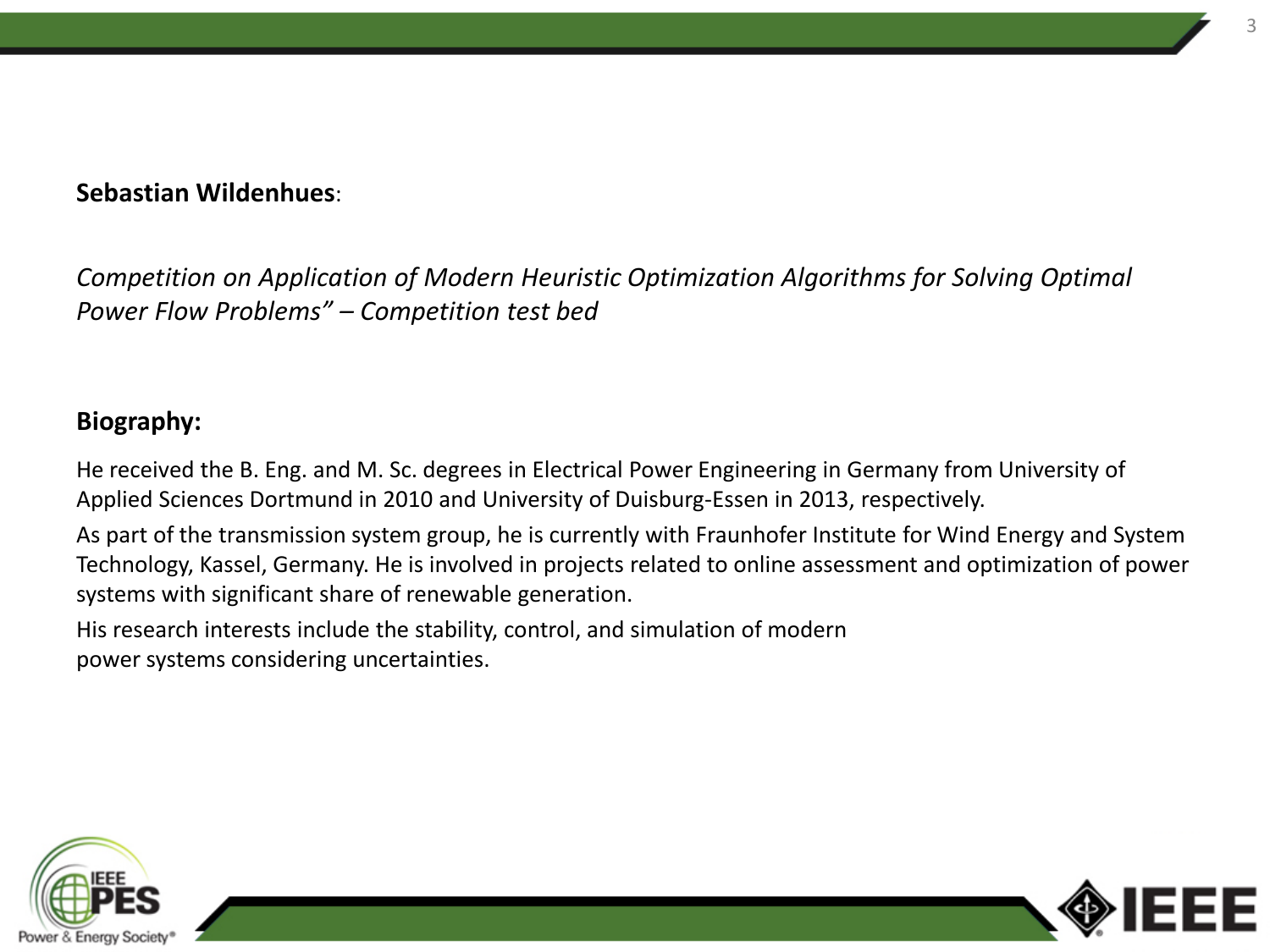## **Vladimiro Miranda** and **Leonel Carvalho**:

# *DEEPSO as a successful blend of evolutionary and swarm search strategies in the OPF challenge*

## **Biography:**

**Vladimiro Miranda** holds a Ph.D. degree (1982) in Electrical Engineering from FEUP, the Faculty of Engineering of the University of Porto, Portugal. Prof. Miranda is presently the President of INESC P&D Brazil. He was previously the President of the Board of Directors of INESC Macau, China. He is presently Director at OCEANUS – Marine Research and Innovation, at the University of Porto, Portugal, invited Guest Professor at the University of Novi Sad, Republic of Serbia and Academic Advisor of the Department of Electrical Engineering of the Hong Kong Polytechnic University. He is also member of the Scientific Council of IRESEN, the Agency of the Government of Morocco for research in renewable energies. Prof. Miranda is recognized as an international expert in Computational Intelligence in Power Systems and for this motive he was elevated to the degree of Fellow of the IEEE (USA).





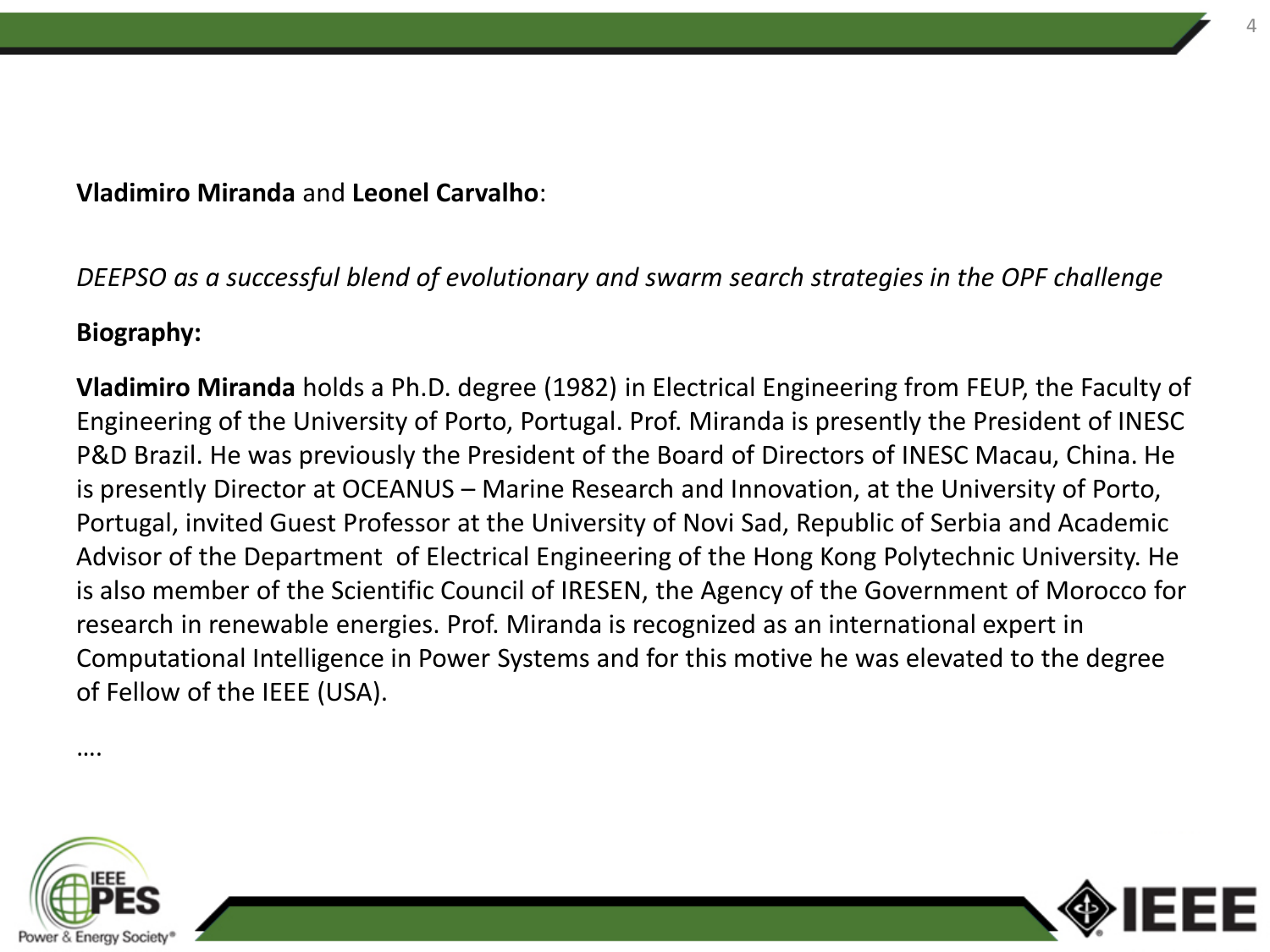#### **Vladimiro Miranda** and **Leonel Carvalho**:

*DEEPSO as a successful blend of evolutionary and swarm search strategies in the OPF challenge*

#### **Biography:**

**Leonel de Magalhães Carvalho** was born in Espinho, Portugal, in 1985. He received his B.Sc., M.Sc., and Ph.D. degrees in Electrical Engineering from the Faculty of Engineering of the University of Porto (FEUP), Portugal, in 2006, 2008, and 2013, respectively. In 2011 he was a Visiting Researcher at the Institute of Electric Systems and Energy of the Federal University of Itajubá (UNIFEI), Brazil. Currently, he is a postdoctoral researcher at INESC TEC (formerly INESC Porto). His research interests include Power System Reliability Assessment and the application of Computational Intelligence to power systems.



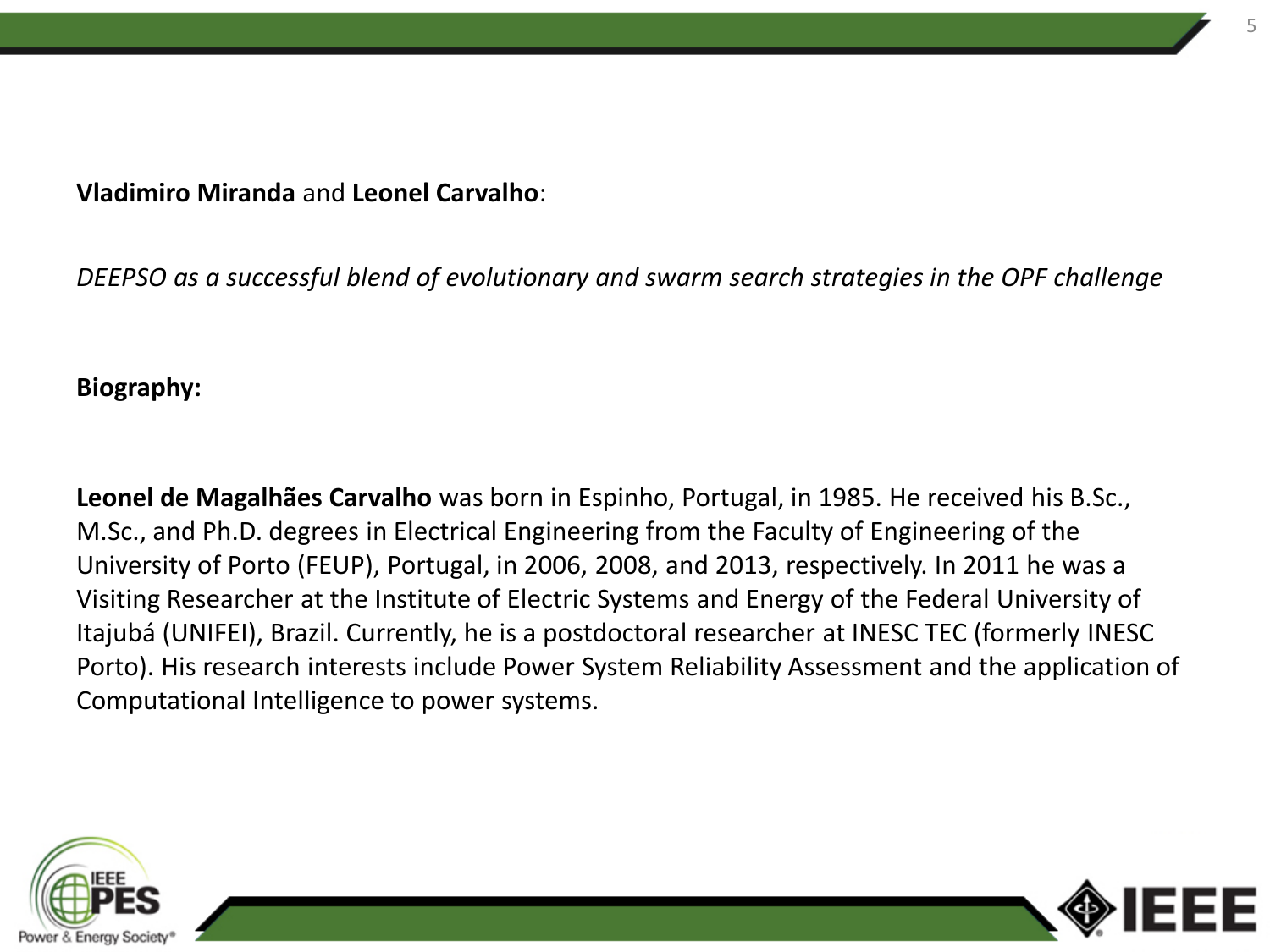**Carleton Coffrin** and Hassan Hijazi:

*Heuristic MINLP for Solving Optimal Power Flow Problems*

#### **Biography:**

Carleton Coffrin has a background in computer science, and received a PhD from Brown University under the supervision of Professor Pascal Van Hentenryck in 2012. During his PhD, Carleton worked closely with Russell Bent at Los Alamos National Laboratory developing algorithms for prioritizing power system repairs in response to natural disasters, such as, hurricane Sandy.

Presently, Carleton is a staff researcher in the Optimization Research Group at National ICT Australia, NICTA, and his research focuses on how Artificial Intelligence can be used to enhance the design and operation of power systems.



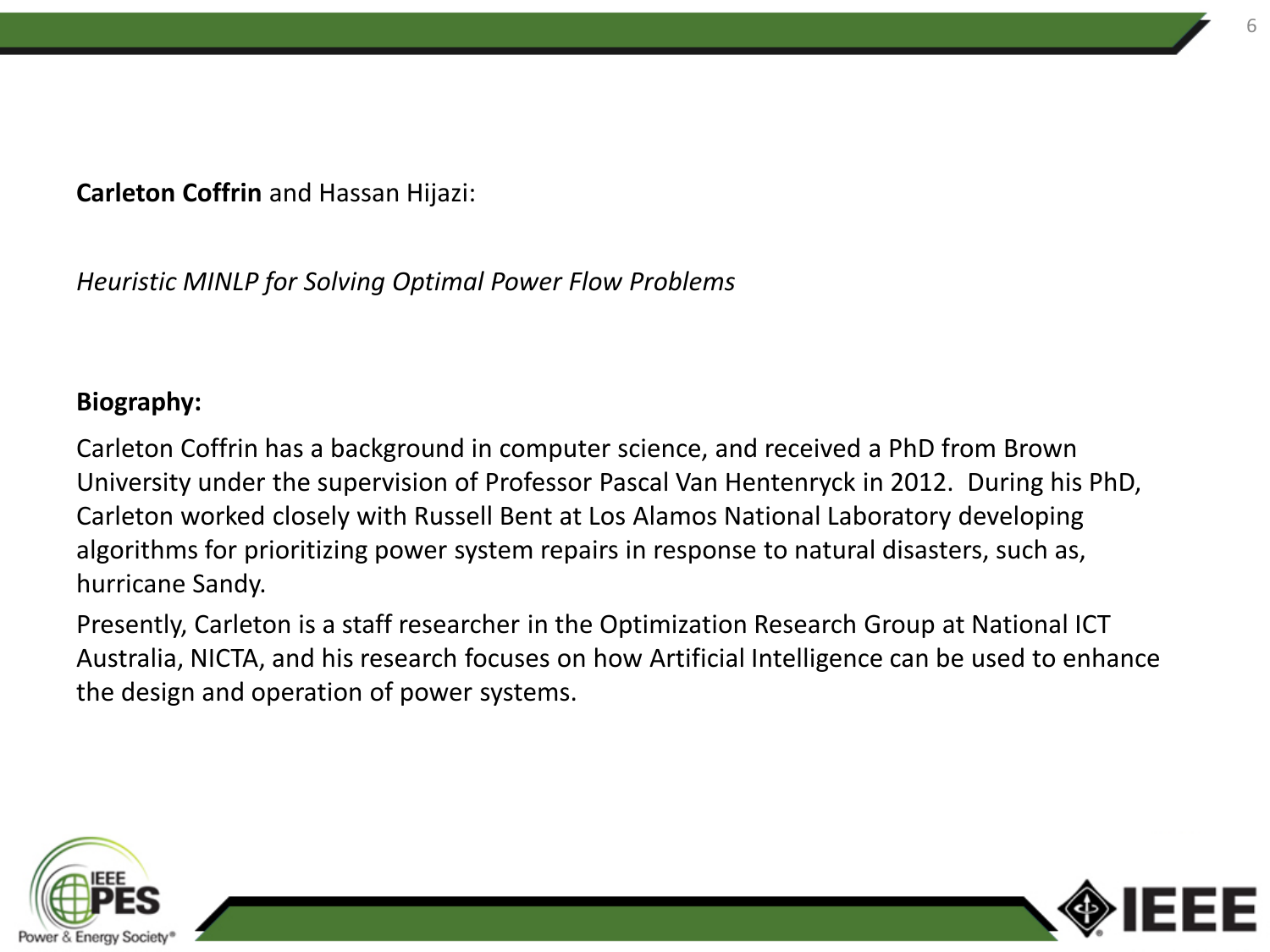Ming Niu, Youwei Jia, **Zhao Xu**, and Kit Po Wong:

*Differential Evolution Algorithm with a Modified Archiving-based Adaptive Tradeoff Model for Optimal Power Flow*

#### **Biography:**

Zhao Xu received his Ph.D from The University of Queensland, Australia, in 2006. He is now Associate Professor with The Hong Kong Polytechnic University. He was previously with Centre for Electric Power and Energy, Technical University of Denmark. His research interest includes demand side, grid integration of renewable energies and EVs, electricity market planning and management, and AI applications in power engineering. He is an Editor of *Electric Power Components and Systems* journal



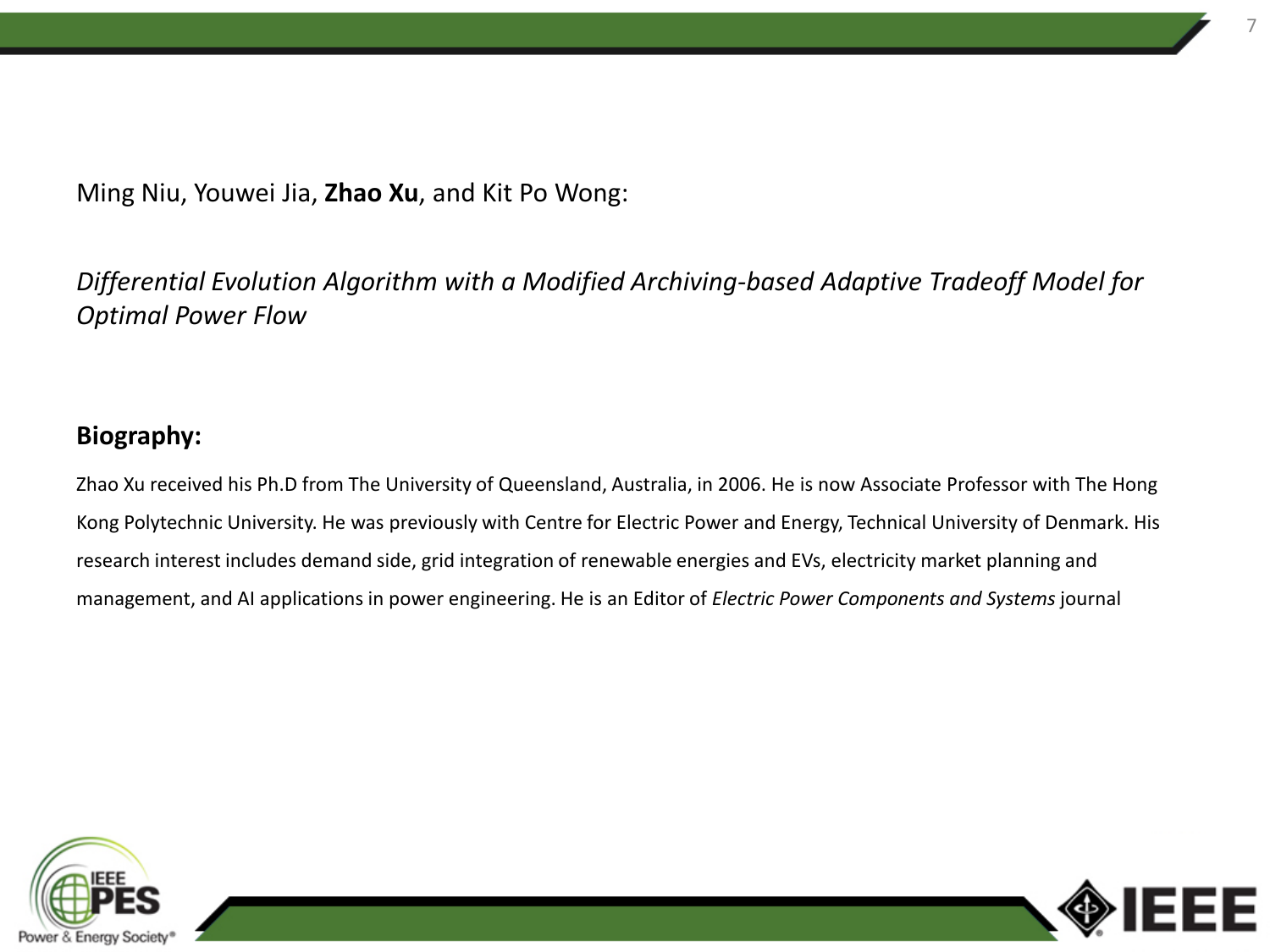Leonardo H. Macedo, Marcos J. Rider, **John F. Franco**, Rubén Romero and Edgar Manuel Carreño:

A Modified Chu-Beasley's Genetic Algorithm to Solve the Optimal Power Flow Problem

#### **Biography:**

John Fredy Franco received the B.Sc. and M.Sc. degrees in 2004 and 2006, respectively, from the Universidad Tecnológica de Pereira Colombia, and his Ph.D. degree in Electrical Engineering in 2012 from the Universidade Estadual Paulista, Ilha Solteira, Brazil. His areas of research are the development of methodologies for the optimization, planning and control of electrical power systems, and applications of artificial intelligence in power systems. Currently, he is a Post-Doctoral Researcher at the Universidade Estadual Paulista, Ilha Solteira, Brazil.



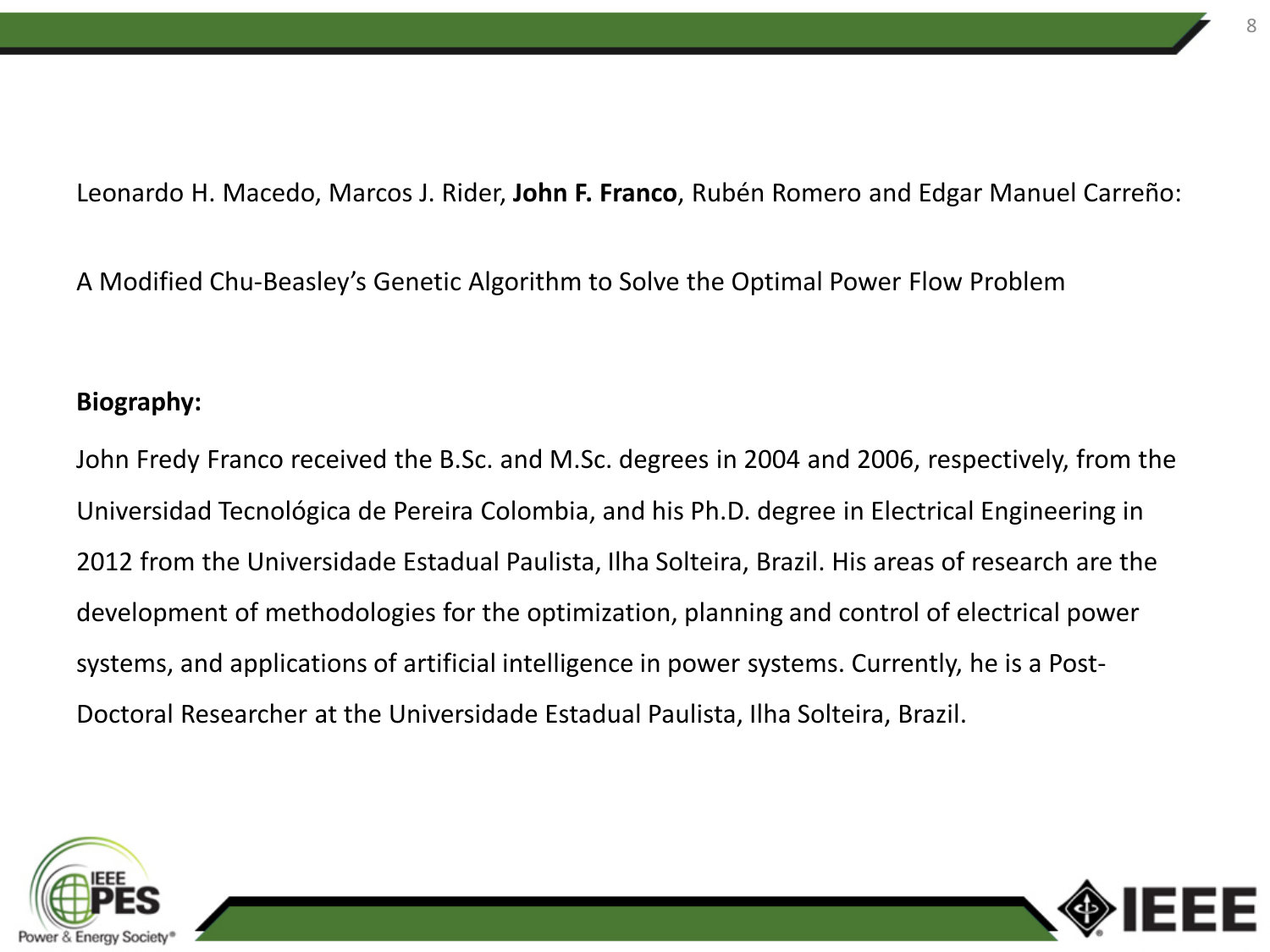István Erlich, **Jose Rueda Torres** and Sebastian Wildenhues:

"Application of Mean Variance Mapping Optimization for Solving Optimal Power Flow Problems"

#### **Biography:**

Jose L. Rueda received the Ph.D. degree in electrical engineering from the National University of San Juan, Argentina, in 2009. In the period of 2009 to 2014, he was a research associate at the Institute of Electrical Power Systems, University of Duisburg-Essen, Germany. Currently, he is an assistant professor for Intelligent Electrical Power Grids at the Department of Electrical Sustainable Energy, Technical University Delft, Netherlands.

His research interests include power system stability and control, system identification, power system planning, probabilistic and artificial intelligence methods.